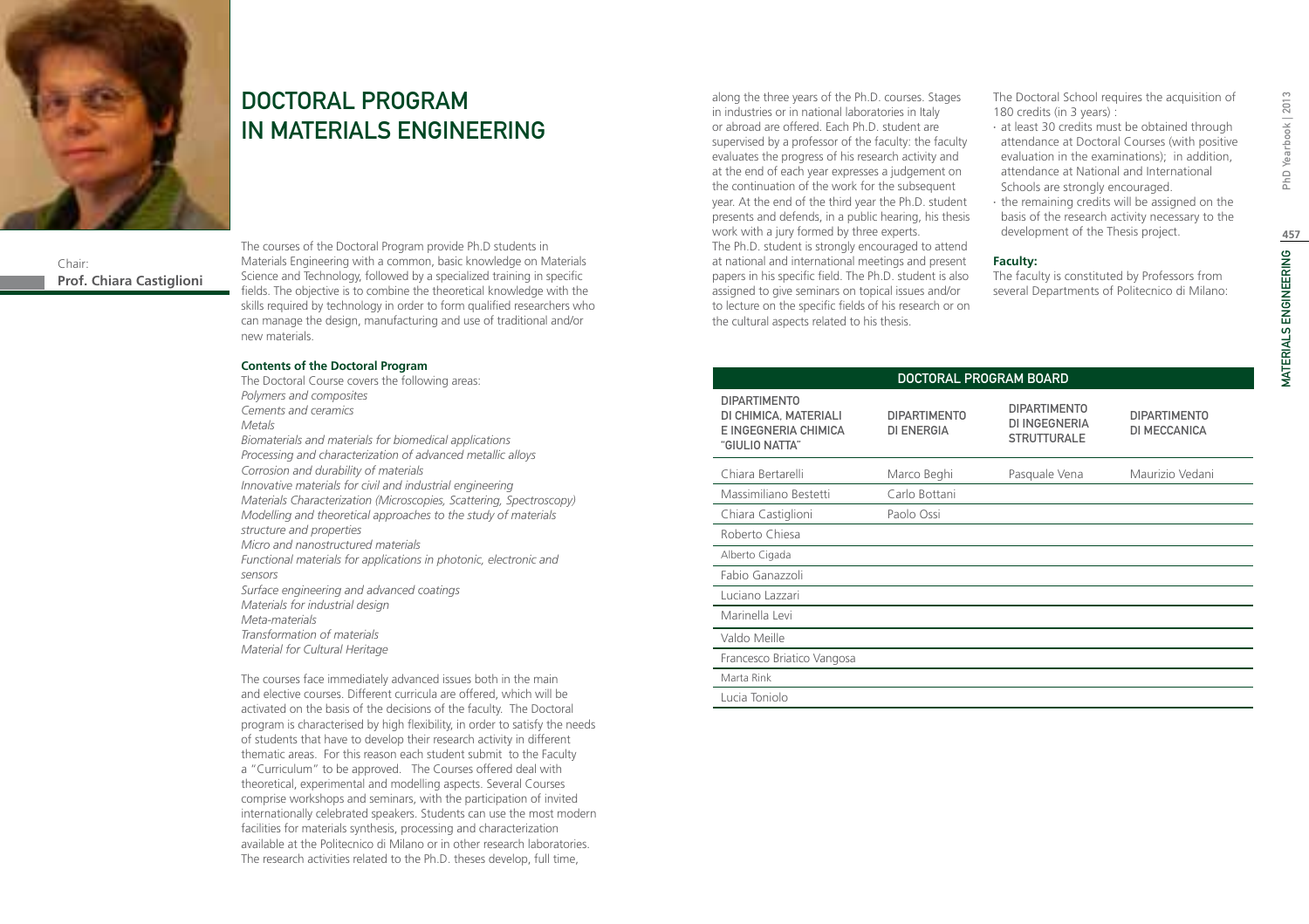### ADVISORY B

| Edoardo Bemporad, Dip. Ingegneria Meccanica                                                                          | Laura Montanaro, Dip. Scienza dei Materiali  |
|----------------------------------------------------------------------------------------------------------------------|----------------------------------------------|
| e Industriale, Università Roma Tre                                                                                   | e Ingegneria Chimica, Politecnico di Torino  |
| Marco Bernasconi, Dip. Scienza dei Materiali,<br>Università Milano Bicocca                                           | Stefano Radice, Solvay-Solexis SpA           |
| Mario A. Chiaramonte, E&P KMS - Breakthrough/ Luca Simoncini, Ghelfi Ondulati SpA<br>strategic technologies, eni E&P |                                              |
| Massimo Guglielmi, Dip. Ingegneria Meccanica,                                                                        | Francesco Stellacci, Department of Materials |
| Università di Padova                                                                                                 | Science and Engineering, EPFL, Lausanne      |

| <b>SCHOLARSHIP SPONSORS</b>                    |                                           |  |  |
|------------------------------------------------|-------------------------------------------|--|--|
| STMicroelectronics s.r.l.                      | Stazione Sperimentale per la Seta, Milano |  |  |
| ICTG - Italcementi                             | Riva Acciaio SpA                          |  |  |
| Media Lario Technologies                       | Metal Finish SpA                          |  |  |
| Fondazione Istituto Italiano di Tecnologia IIT | SEAL SpA                                  |  |  |
| Istituto Nazionale di Astrofisica              | <b>INSTM</b>                              |  |  |
| SOLVAY SOLEXIS SpA                             | Eni SpA                                   |  |  |

### **Professional skills achieved by PhD in Material Engineering:**

The industrial world depends necessarily on a great variety of materials. Nowadays, it is easy to outline two industrial needs: i) development and innovation in the production, processing, application and conservation of traditional materials; ii) development of innovative materials for the production of new manufactured goods or devices to cope with the growing demands of modern technologies. Since these two kinds of industrial needs require specialized people a few specialized curricula are offered. On the other hand, the capabilities acquired through the courses, the research work and the teaching activity assure an adequate preparation to the academic career.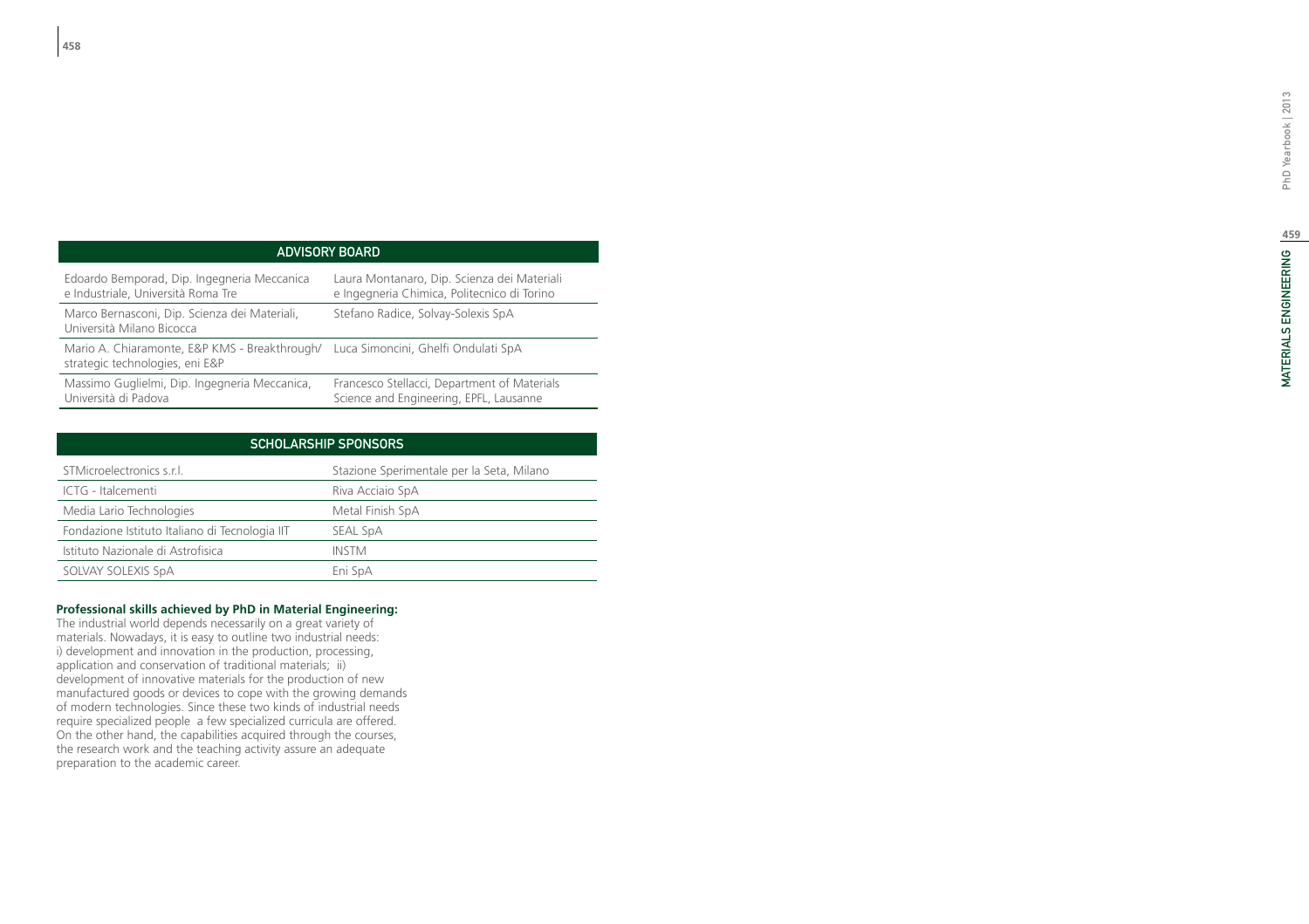# CONTROLLED SYNTHESIS OF NOBLE METAL nanoparticle arrays and their behavior as SERS substrates as biomedical sensors

#### **Nisha Rani Agarwal -** Supervisors: **Paolo M. Ossi, Matteo Tommasini**

Nanostructured Au substrates for Surface Enhanced Raman Spectroscopy (SERS). Synthesis of gold nanoparticle (NP) arrays was done using Pulsed Laser Deposition (PLD) in controlled conditions (collaboration with Dr. S. Trusso – CNR-IPCF, Messina). These substrates were characterized using SEM and TEM. Furthermore, theoretical analysis of plume dynamics was carried out by fast imaging and values obtained were introduced to a mixed propagation model to estimate NP sizes. The substrates were tested for SERS using a standard (rhodamine 6G) and a pharmaceutical drug (apomorphine) at low concentrations. The suitable wavelength to excite the localized surface plasmon was chosen after UV-Visible measurements. Detection limits were reached proving a high degree of sensitivity, reproducibility, stability and uniformity of these substrates. These substrates were able to give SERS for aromatic thiols which covalently bind to the substrate. Hence, the substrates are suited to exhibit SERS based on the commonly reported mechanisms: charge transfer on adsorption and covalent bonding.

SEM image analysis was performed on two batches of substrates fabricated

by changing PLD process parameters. The analysis was carried out to understand why the two batches of substrates are different in their SERS behavior despite the morphologies being similar. Detailed interpretations revealed that surface coverage and regularity in spatial distances give a boost to SERS enhancements. To utilize these substrates in biomedical applications, we focus on label-free detection of lysozyme with the PLD produced substrates in comparison with SERS with Ag colloids. Assignment of Raman and SERS peaks has been done proposing a binding site of lysozyme. SERS was achieved for lysozyme which is difficult especially for a solid substrate which lacks NP mobility as colloids.

### **Raman and IR spectroscopy of π-conjugated systems**

Symmetric and asymmetric trityl end capped polyynes with increasing lengths of the sp carbon chain were studied. Polyynes are interesting systems since they are the ultimate one-dimension atomic wires consisting of sp conjugated carbons. Their presence in interstellar space, as intermediates in production of nanostructured forms of carbon, their good electronic and optical properties and

their availability in laboratories, thanks to a collaboration (Prof. R.R. Tykwinski, University of Erlangen) further motivates to explore their behavior. Vibrational assignment of peaks observed in experimental IR and Raman spectra of polyynes endcapped with bulky groups were possible by comparison with DFT calculations and by analysis of vibrational displacements. For symmetric polyynes vibrational spectroscopy provides clear evidence of the presence of a chain bending effect with increasing chain length. An additional effect was observed for asymmetric polyynes induced by polarization of the sp carbon chain due to asymmetric capping. As a 1D system, these systems prove to be useful nonlinear optical materials compared to other  $sp^2 \pi$ -conjugated systems. Detailed analysis was carried out to evaluate the vibrational component of molecular hyperpolarizability *(*γ*) for both the symmetric and asymmetric* polyynes. Through collaboration with Prof. S. Abbate (University of Brescia), Dr. E. Blanch (University of Manchester) and Prof. F. Fontana (University of Bergamo) spectroscopic study of helicenes dealing with the intriguing chiro-optical properties of these compounds have been performed. In addition, they are also π-conjugated molecules.

The detailed understanding of their vibrational structure through Raman and IR spectroscopy was carried out with assignment of strong peaks based on a comparison with strong modes (G and D bands) of coronene and graphene. Thus, giving a complete explanation of these vibrations in the helicenes and explaining slight deviations due to the presence of the Br and nitrogen-methyl moiety in 2-Br-hexahelicene and N-methyl-5-aza[5]helicenium iodide respectively. They have demonstrated to be promising biosensors, since suitably functionalized helicenes have been shown to bind selectively to DNA in cells.



**1. Schematic representation of lysozyme lying flat on the Au substrate with indications of the binding position. The scale lengths of the substrate and lysozyme protein are unproportional**



**2. Correlation between Raman and IR spectra of SP[20] polyyne and its phonon dispersion curve**



**3. Sketches of molecular vibrations of G and D bands of graphene and coronene correlated with strong modes of 2-Br-hexahelicene and N-methyl-5 aza[5]helicenium iodide**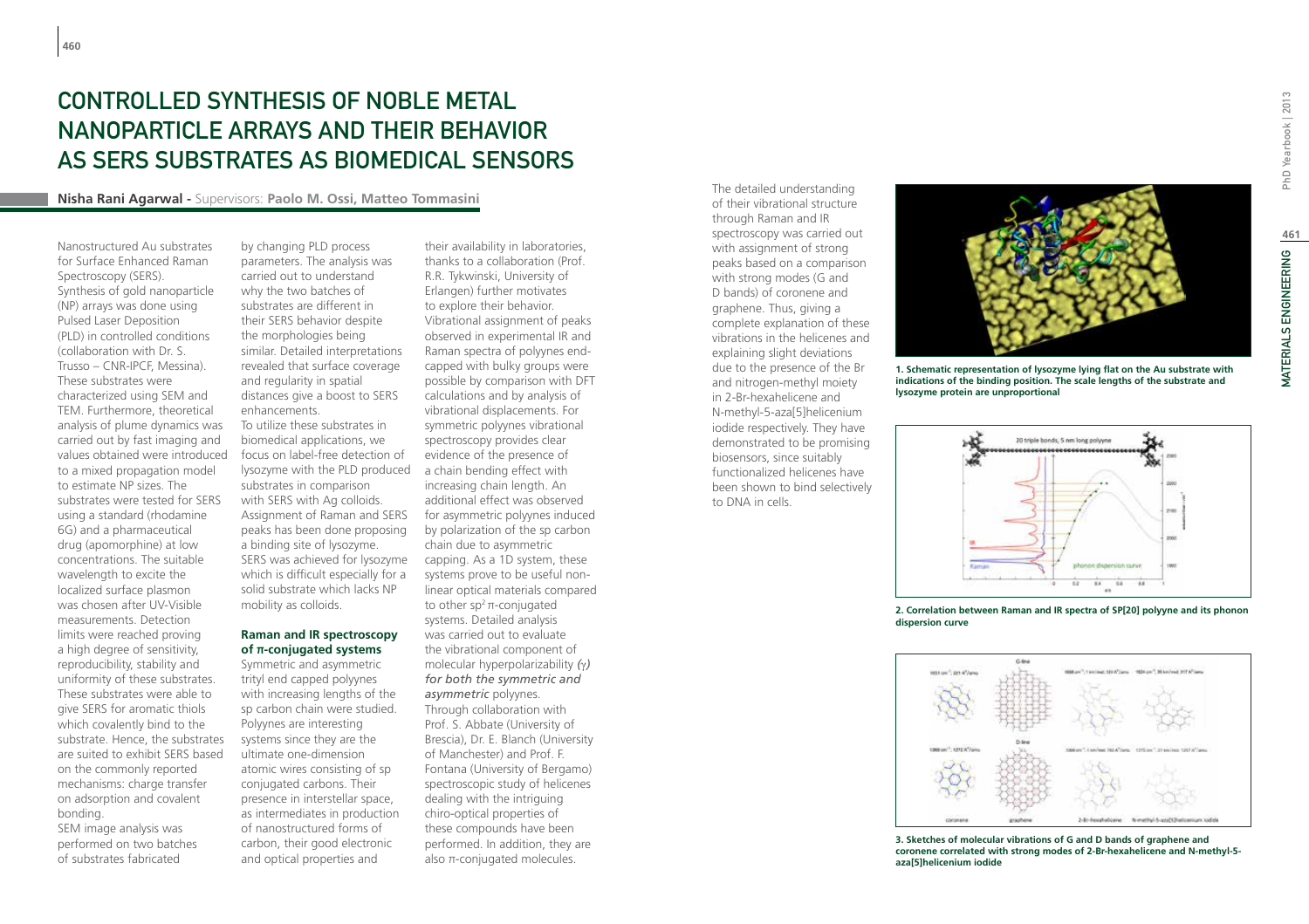## Photochromic switches as tools for concept devices

#### **Rossella Castagna -** Supervisor: **Chiara Bertarelli**

The research activity within this Ph.D program aims at developing new concept devices based on photoactive molecular switches, starting from the material design up to the device testing. Switches which reversibly trigger physical and chemical properties with light have found in photochromic materials and, in particular, in diarylethenes a promising candidate. Thanks to their good fatigue resistance, they have been widely proposed to be applied in optics and optoelectronics. In photochromic systems colour is the peculiar property that reversibly changes by irradiation with light of suitable wavelength as a result of an isomerization that converts the species in a stable or metastable photoproduct. Even more intriguing, the two isomeric states differ for many other properties. In this framework starting from the macroscopic feature that switches in the desired device, the general method implies that a light-triggered modulation of the related molecular property has to be addressed and maximized through a suitable molecular design. Accordingly, a deep investigation on the correlation between structure and properties is necessary to perform a challenging material design. Some study cases have been faced in this work and herein reported. The modulation of the transmittance in the UV visible region has been exploited to realize photoactive mask in Absorbance Modulation Optical Lithography (AMOL). This is a new technique

that can overcome most of the existing resolution limits in optical lithography. The system architecture is very simple thus enhancing resolution with a technology less expensive than electron beam or ultra UV technology. A kinetic model which describes the photoconversion through the volume of a photochromic layer was applied to the case of the AMOL. For sake of clarity the developed model has a general validity for AB(1Φ) systems and contributes to the understanding of the behaviour of photochromic systems at the solid state under complex illumination conditions, thus mimicking what occurs during the writing step of a photochromic device. In this background, the photochromism of diarylethene-based system has been studied in solution and at the solid state, by this mathematical model. Of great relevance, the model offers also the possibility to quantify the photoreaction quantum yield at the solid state, which is no longer reported in the literature due to the intrinsic difficulty in the experimental method.

Aimed at allowing multiple time exposure, AMOL has been recently upgraded to POST (Patterning via Optical Saturable Transition), a procedure that combines photoand electrochemical switching of stable photochromic isomers. The technique combines AMOL with a blocking step that gets the first impressed pattern fixed, thus enabling a new writing run. This

multisteps route can be repeated many times to give a dense final pattern of dark and bright areas. Moreover when large transmittance contrast between the two photochromic states is desired in optical devices based on the change in colour, especially for demanding optical elements for astronomy such as focal plane mask and computer generated holograms, materials have to fulfil strict requirements such as high surface flatness, bulk homogeneity and low scattering. Photochromic polyesters and polyurethanes (PUs) containing 1,2-diarylethenes in the main chain, successfully combine highly sensitive response, an improved homogeneity and high optical quality. These systems are very versatile since the properties of the final material can be tailored acting on the molecular design of the monomer dye. The use of a photochromic polyester was in this thesis proposed as lighttriggered microcavity in Bragg's reflectors dielectric mirrors. This application was ruled by the change in refractive index that results from the photochromic reaction. Moreover, we refer to one of the less applied light-triggered properties of photochromic materials, namely the change in dipole moment. and we applied such type of switches to a new concept device which converts photon energy into electric current, but free from the charge carrier transport issue that is a main limit of the third generation photovoltaic devices. The system

is a photochromic electret which exploits the modulation of the permanent field polarization in a capacitor, which takes place as a result of a change in molecular dipole moment induced by the photochromic reaction. Such a change in polarization causes a charge flow in the external circuit to balance the charges on the capacitor plates. Therefore, a current signal is generated by light, exploiting the reversible and repeatable photochromic reaction that occurs in the dielectric photoactive layer. Since the benchmarks for this device are the change in dipole moment between the two photochromic isomers and their orientation, the latter was previously tested by aligning the chromophores by means of corona poling and light switching the second order non linear optical (NLO) properties of the poled materials. This photochromic electret demonstrates an unprecedented mechanism for light energy harvesting and conversion. Analysis of the parameters that contribute to the efficiency and device performances gives space to improvements acting on material design and device fabbrication. Regarding materials, an amphiphilic diarylethene was synthesized to form a Langmuir-Blodgett photoactive non-centrosymmetric coating, as the first building block of an alternated anisotropic multilayer. Beyond colour change, another property of great relevance that can be switched upon irradiation

of a photochromic material is conductivity. The concept is on the basis of the development of optoelectronic devices and this goal has been pursued in different ways. In this background we followed the approach which consists in modifying, upon irradiation, the properties of a molecular component coupled with the photochromic matrix. Specifically we combined photochromism with the peculiar electronic properties of carbon nanotubes (CNTs). Therefore, a photochromic polyester has been synthesized to be used as switching polymer matrix coupled to a network of CNTs. Irradiation of the polymer/ CNTs blend results into a lighttriggered and reversible conductance switching device with an overall resistance modulation of the blend up to 300% . This conductance switching can be repeated many times with full reversibility. I hope that the general approach I followed in these selected studies, which moves from molecules towards devices, will give a contribution to spread new concept applications of photochromic diarylethenes.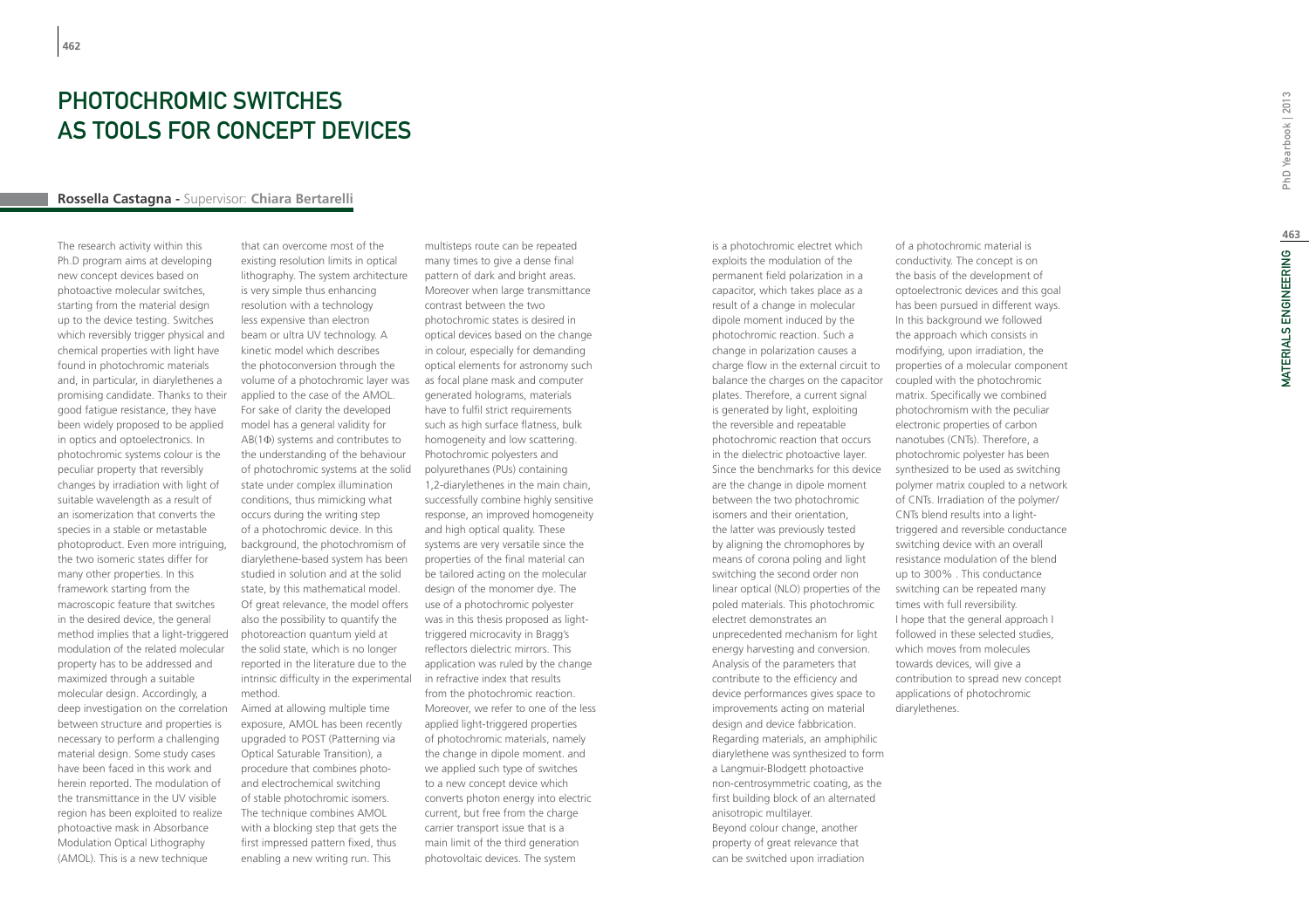# Critical conditions for the initiation of chloride-induced corrosion of steel in concrete

### **Andrea Della Pergola -** Supervisor: **Luca Bertolini**

During the last decades, models, aimed at predicting the service life of reinforced concrete structures subject to reinforcement corrosion, have been proposed. The service life could be predicted as a function of the environmental loads (for instance the presence of chlorides) and of the properties of the materials (for instance the resistance to the penetration of chloride for concrete and to the initiation of corrosion for steel bars). Although some accelerated tests have been proposed to predict the resistance of the concrete to the penetration of chloride, up to now no tests are available to predict the "critical" chloride content that causes the initiation of corrosion. Although the chloride threshold level is being studied by an international research group organised by Rilem, many open issues still exist, mainly because the value of this parameter depends on many variables, whose role has not been completely defined yet. One of the main variables that affect the chloride threshold is the electrochemical potential of reinforcing steel and, in some particular conditions, the initiation of corrosion cannot be simply described through a chloride threshold value, since also the potential plays a major role in the definition of the critical conditions for

of the two parameters should be among the different portions corrosion initiation. In these cases a "critical combination" considered, as first proposed by Pietro Pedeferri in describing the principles of the technique of cathodic prevention. The aims of this thesis are: to

reinforcing steel in concrete, as a In order to study the study the particular conditions in which the potential promotes or prevents the initiation of corrosion (e.g. the presence of a macrocell or of a cathodic prevention system); to develop a test method aimed at determining the critical combination of chloride content and potential that causes the initiation of corrosion of reinforcing steel in concrete; to create a diagram that shows the active or passive behaviour of function of the parameters that affect it.

Conditions in which the potential of reinforcing steel may have a significant influence on the initiation of corrosion have been studied through numerical simulations. In order to study the different macrocells that may develop in reinforced concrete structures, a FEM model has been considered: it shows a structure with a bottom part submerged in seawater and a top part emerging from seawater (thus exposed to the atmosphere); furthermore, the structure is hollow and has an

aerated internal part. The model showed that the macrocell of the structure causes an increase in the potential of the reinforcement in the portions exposed to the submerged, tidal and spray zones. As a consequence, the macrocell promotes the initiation of corrosion in the parts of the structure where the lack of oxygen usually prevents it. Further models showed that, in such structures, sacrificial anodes placed in seawater are an effective system to contrast the negative effects of macrocells and to lower the potential of the reinforcement, thus delaying corrosion initiation.

consequences of potential changes on the initiation of corrosion in different parts of a marine structure, a test procedure should be implemented which is able to evaluate the critical combination of potential and chloride content. Most of the test methods presented in the literature that are aimed at measuring the chloride threshold level, cannot be applied to determine the influence of the steel potential; hence, a new test method has been developed. The method proposed in this thesis is based on three major steps: 1) the addition of chloride

into fresh concrete (mixedin chloride); 2) the cathodic polarisation of reinforcing steel during the curing period (pre-polarisation), to avoid the initiation of corrosion in this phase; 3) the stepwise increase of steel potential until the occurrence of the initiation of corrosion. Results obtained by the application of the proposed method have been compared to results obtained by a "traditional" method with penetrated chloride. A series of specific tests have been performed in order to verify the feasibility of the proposed technique. Through these tests it was determined that:

- the addition of up to 3% chloride by mass of cement into fresh concrete has a negligible effect on the properties of hardened concrete (i.e. resistance, density, sorptivity, water absorption);

significant migration of chlorides (i.e. properly for the potentials does not cause a variation of the through traditional methods). - a galvanostatic pre-polarisation with a cathodic current density of 100 mA/m2 is an effective way to prevent the initiation of (hence, the pre-polarisation chloride content on the surface of reinforcing steel). The proposed method has been applied to different sets of specimens, that have been cast with different chloride contents mixed-in the concrete. Fig.1 shows the diagram, obtained by the application of the proposed method, that relates the initiation of corrosion to the critical combination of potential and chloride content. The figure shows that the result of the test depends on the duration of the potential



#### **1. Comparison among the test with penetrated chloride and the tests with mixed-in chloride with steps of 50 mV per hour and per 24 hours**

steps: the critical combination determined through steps of 50 mV/24 h is similar to the critical combination determined through the "traditional" (timeconsuming) test with penetrated chloride, especially for potentials corrosion and it does not cause a lower than -100 mV vs Ag/AgCl that could be difficultly studied However, the test with steps of 24 h have two disadvantages: first, the duration of this test may be longer than one month; second, if (for practical purposes) during the test the specimens are immersed in a saturated calcium hydroxide solution, a long duration of the steps may cause a significant leaching of chloride into the solution and the chloride content in the moment of the initiation of corrosion is not known *a priori*, but it have to be estimated at the end of the test.

The test with steps of 50 mV/h has a lower duration (i.e. less than one week) and during this period the leaching of chloride is negligible at the steel surface. However, as shown in Fig.1, this test shows a higher resistance of steel to the initiation of pitting corrosion and the result of this test needs to be calibrated in order to take this aspect into account.

In conclusion, the potential determined through numerical simulations and the diagram obtained by the application of the test method can be applied to determine the chloride threshold in the different portion of the structures. This piece of information could be used as input data for the model codes for the design of durability of reinforced concrete structures.

PhD Yearbook | 2013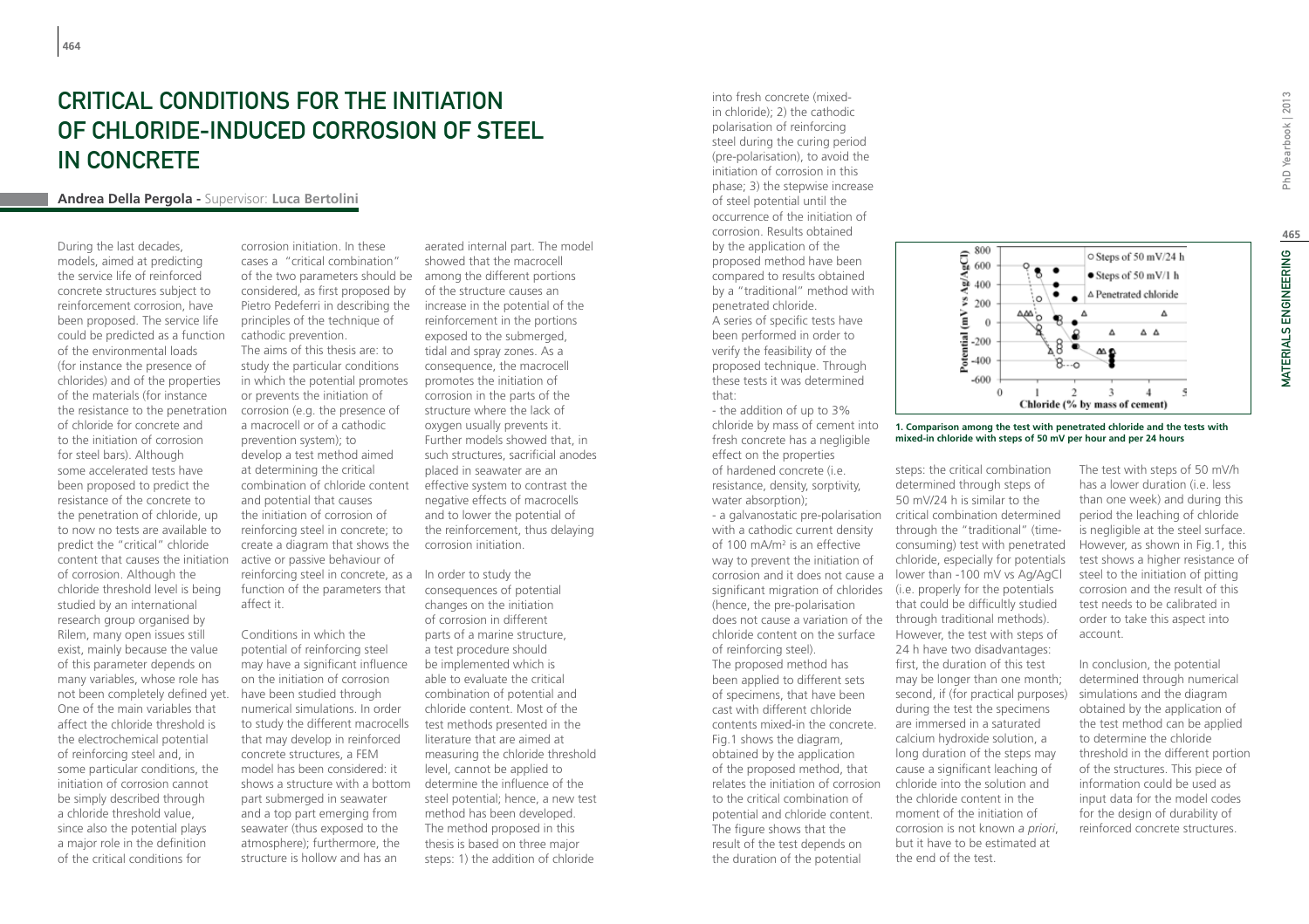# DEVELOPMENT OF ANTIBACTERIAL SURFACE modification treatments for titanium to improve the osteointegration

### **Cinzia Della Valle -** Supervisor: **Roberto Chiesa**

Titanium and titanium alloys have replaced over the years other commonly employed metals in different implantable devices and represent the first choice in hard tissue applications, especially for dental implants and join replacements. Due to the presence of a passive titanium oxide layer, titanium and titanium alloys possess optimal biocompatibility when implanted in the human body, but some surface modification technique are necessary to enhance specific biological properties to enhance their clinical performance. In particular, as regards bone contact applications, surface modifications are mainly needed to promote and speed up osseointegration process favoring osteoblast adhesion, proliferation and differentiation, increasing the anchoring to the bone and possibly improving the functional implant lifetime. Unfortunately one of the main serious complications related to implantable biomaterials is represented by the infection which leads, in many cases, to implant failure and need for revision, increasing also the social and health costs. One possible smart strategy to contrast the bacterial infection is to inhibit or avoid the microbial adhesion and/or to limit the bacteria proliferation. **Aim of the work**

The aim of the work was to develop new biomimetic treatments for titanium and titanium alloys characterized by antibacterial properties maintaining high osteointegrative potential; more specifically the researched treatments had to prove cytotoxic effect for prokaryotic cell without any adverse effect on eukaryotic cell and on the mineralization process. The technique chosen to reach this goal was Anodic Spark Deposition (ASD), an electrochemical technique which allows to homogeneously modify titanium oxide surfaces characterized by microporous and nanorough topography with a modified surface chemical composition enriched by the elements present in the treatment electrolytic solution. Silver and gallium compounds were considered as antimicrobial agents, whose are known for their bactericidal properties and for the absence of bacterial resistance, while Ca, P, Si and Na were considered for their bone affinity.

By ASD, titanium oxide was properly enriched with different chemical elements to provide antibacterial effect while, at the same time, to improve osseointegration. Among many developed different ASD electrolytic solutions, four of them were particularly studied

(AgCis, GaOss, GaCis and AgNPs): electrical variables were researched to properly modify chemical and physical properties of the obtained oxide films. Untreated titanium and a previously developed osteointegrative ASD coating nowadays used in clinical practice in dental field (called SiB-Na) were used as controls. **Characterization of the developed coatings**

The physical characterization of the developed materials was performed using SEM, TF-XRD, laser profilometry (LP), optical contact angle measurements (OCA). The chemical properties of the developed coatings were analyzed using EDS, XPS and GDOES. Additionally the antibacterial agents release from the coating was quantified with ICP-OES up to 21 days. The mechanical characterization of the developed materials was performed using micro indentation to define the hardness and the elastic modulus while scratch test and delamination test were considered to analize the coatings adhesion. The direct cytocompatibility of the coating was investigated with osteoblast Saos2 cell line up to 21 days and primary human gingival fibroblasts (HGFs) up to 7 days. The cell viability was studied respectively with Alamar Blue assay and MTT assay, while



**1. ALP production by the Saos2 cells cultured on different ASD samples up to 21 days. The data are reported as mean values ± standard deviation. (\* higher ALP production than the other treatments p<0.05) (# lower ALP production than the other treatments p<0.05)**

cell morphology and spreading was investigated by SEM and from the actin and tubulin staining (for Saos2). Additional Alkaline Phosphatase (ALP) production of Saos2 cell was quantified after 21 days of cells culture on samples. The indirect cytotoxicity was evaluated using Saos2 cell cultured with the supernatants conditioned up to 21days, on primary human gingival fibroblasts (HGFs) and periodontal ligament fibroblasts (hPDLs). Antimicrobial characterization was performed on both gram positive and gram negative bacteria strains: *S.epidermidis*, *S.mutans* and *E.coli* which are commonly related to implant-associated infections. In particular the bacteria viability after 3h and 24h of incubation was studied and the anti-adhesion properties

of the coating was investigated after 3h of incubation in bacterial solution. Moreover, the antibacterial activity of the coatings was also assessed on the samples after 21 days of antibacterial agent release in D-PBS to test the long-lasting antibacterial activity. Finally the *S.mutans, S.epidermidis* and *A. baumannii* (an operating theatre weeds agent) biofilm formation was investigated after 24 and 72h of incubation.

#### **Results**

The ASD biomimetic treatments developed allowed to obtain stable, reproducible, and homogeneous coatings characterized by microrough and porous topography with a completely modified surface chemistry capable to stimulate the osteointegration process and to possess (Figure 1), at the

PhD Yearbook | 2013

**2. Antibacterial activity to untreated and surface modified titanium samples at the indicated time points. Data are expressed as the percentage of bacterial survivability after 3 h and 24 h of incubation time. Data are representative of three replicate experiments with similar results (\* p<0.05 than all the others)**

Antibacterial S. enidermidis RP62A

same time, antibacterial activity on both gram positive and gram negative bacteria strains: these treatments were found effective against bacteria adhesion and bacteria proliferation (Figure 2). Furthermore they interfere with the biofilm formation in all of the bacterial biofilm producer strains investigated. Finally the experimented coatings showed a long-lasting antibacterial activity, probably due to the stable presence of the antibacterial agents in the oxide layer.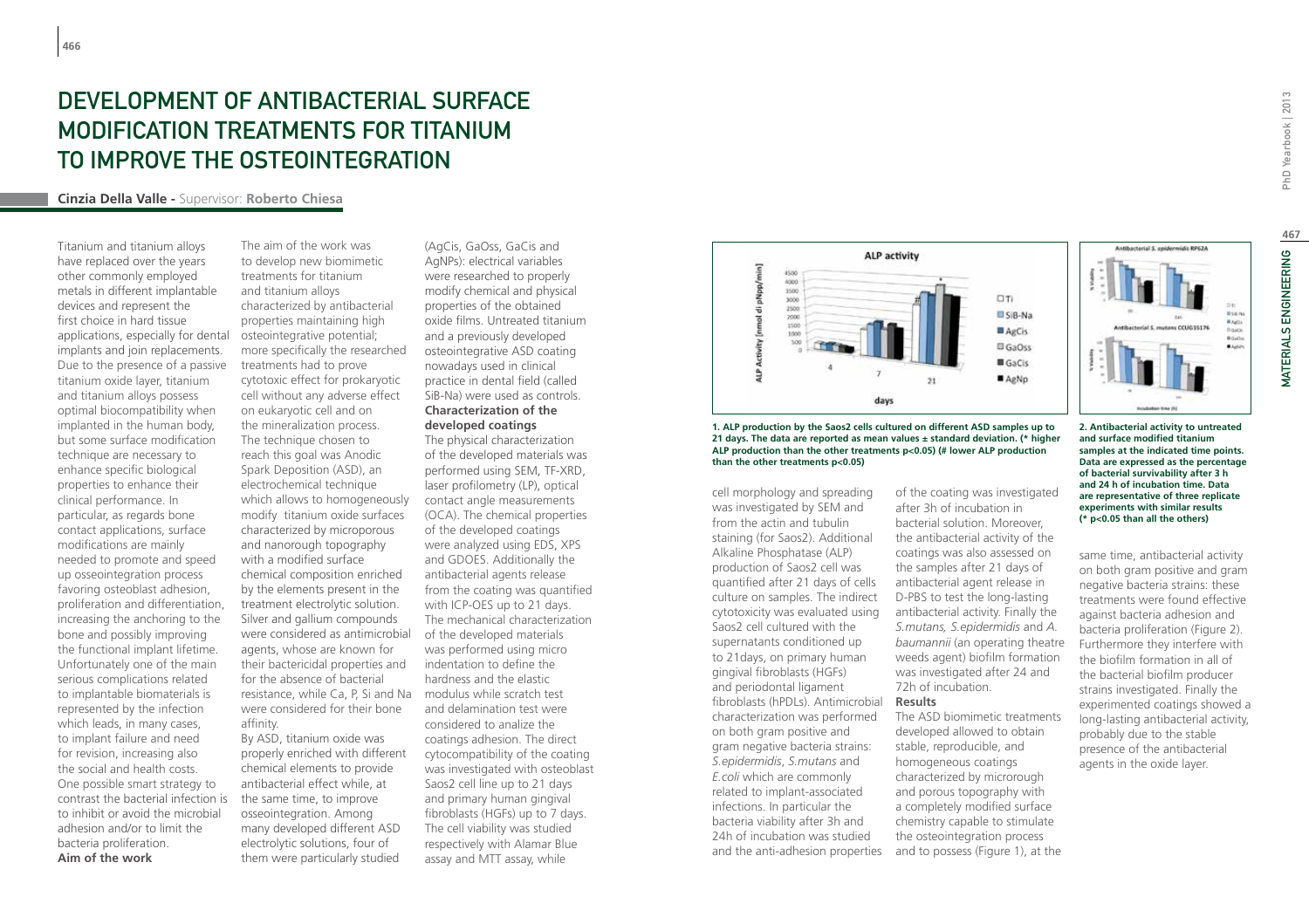### NANOTUBULAR TITANIA FI FCTRODES -PREPARATION AND PROPERTIES

### **Alice Mazzarolo -** Supervisor: **Antonello Vicenzo**

Nanotubular (NT) structures are a class of materials providing a unique opportunity to enhance specific material properties –thanks to the availability of high surface area– and to tune their behavior thanks to the modification of the nanoscale geometry. Recently, a strong worldwide research activity has focused on the synthesis of NT oxides from metallic substrates –notably the so called valve metals. Among all transition metal oxides, titanium oxide, has been one of the most investigated, due to its versatility and properties, making it suitable for a variety of uses in diverse application areas, from photocatalysis to bioengineering. What makes this material so attractive is in particular its semiconductor nature with a wide band gap of ~3 eV and band-edge position suitable for solar light absorption/conversion. Following this research direction, the present work was conceived as a wide range investigation on the synthesis, characterization and application of NT anodic titanium oxide,  $TiO<sub>2</sub>$ . The anodic growth of TiO<sub>2</sub> was studied by combining electrochemical and microstructural analysis to gain insight on key processes involved in the formation of barrier-type and NT oxide on Ti, in fluoride free and containing environment,

respectively. The synthesis of a TiO<sub>2</sub> barrier oxide layer was studied using potentiodynamic and potentiostatic polarization techniques accompanied by electrochemical impedance measurements, Transmission Electron Microscopy (TEM) and Scanning Electron Microscopy (SEM) analysis. The investigation on fundamental aspects of TiO<sub>2</sub> growth, was continued by looking at the effect of fluoride and process time on the electrochemical behavior and the formation of NT oxide in aqueous electrolytes. The NT oxide formation process was studied by electrochemical methods (potentiodynamic polarization and chronoamperometry) and by microstructure and surface characterization techniques (XRD, X-Ray Diffraction, SEM, Glow Discharge Optical Emission Spectroscopy, GDOES). A further aim of the latter investigation was to analyze the potentiodynamic behavior during NT oxide formation, in connection with the usual practice of applying the anodizing potential by ramping up to the desired value and maintaining it for the time required. During potentiodynamic anodizing in the absence of fluoride, an amorphous to crystalline transformation was revealed, that was apparently suppressed

under conditions leading to the formation of NT oxide, i.e. in the presence of fluoride. In this respect, while it is usually believed that the amorphous structure of the oxide favors the incorporation of fluoride, it may also be suggested that the fast and early incorporation of fluorides prevents the amorphous to crystalline transformation of the oxide. Moreover, potential ramping before potentiostatic polarization is suggested to allow for the formation of a relatively stable passivation layer preparing the NT initiation growth stage and preventing early breakdown. Turning to the application side, the preparation of NT oxide array was performed using highly efficient organic electrolyte, in the presence of small amount of water, and particularly studied to shed light on the correlation between morphology and performance of NT array in  $H_2$ O-splitting and photocatalysis application. Several studies have been performed on the influence of tube geometry –in terms of NT length, pore diameter and tube type– as well as crystal structure (anatase vs. rutile) on properties and performance of NT arrays. The tube top morphology is another distinct oxide feature dependent on the specific anodic growth

anodization duration determined of this work, it was shown and 60:40vol% + 0.27 M NH<sub>4</sub>F); different modification strategies (with 0.1 M NH4F and 1 M H<sub>2</sub>O). enhance the performance of double anodized (DA) and grassy achieved and their performance conditions: tubes may show different top morphologies, depending mainly on electrolyte composition and anodization time. Changing the anodization solution, operating parameters have to be set properly in terms of potential ramp, if any, steady state potential and anodization time. The type of electrolyte has a major effect on the oxide morphology, while the the thickness of the NT array. Substantial work was devoted to the selection of electrolyte composition and operating conditions for the synthesis of different NT oxide with tailored morphology. To this purpose, electrolytes belonging to different "generation" were chosen and tested, namely: an aqueous electrolyte (1 M  $\rm Na_{2}SO_{4}$ + 0.133 M NaF); a glycerolwater electrolyte (50:50vol% an ethylene glycol electrolyte Following electrolyte evaluation, the ethylene glycol (EG) solution was adopted and further studied. A careful optimization of the anodization conditions allowed the obtainment of NT oxide of different morphology with the same thickness as shown in the figure. For photocatalysis and photoelectrochemical water splitting, the thickness should not exceed 10 um; for this reason, in the present work, it was fixed at 6 μm. The different morphology were named as follow: initiation layer (IN), open tubes (OT), tubes (GT). They were formed respectively: at 60 V for 15 min (IN) and at 55 V controlling the charge and using a photoresist positive mask (OT) in  $EG + 0.1$ 

M NH4F + 1 M  $H_2O$ ; in EG + 0.5 however, require further and wt %  $NH_4F + 3$  vol %  $H_2O$  at 60 V using a two-step anodization  $(DA)$ ; and in EG + 0.2 M HF + 0.5 M H2O at 120 V for 70 min  $(GT)$ .

Oxide electrodes were thoroughly characterized, in particular by investigating their behavior in photocatalysis and bias assisted water splitting under illumination. As a result that the performance of NT TiO<sub>2</sub> arrays is dependent not only on the usual geometric parameters –i.e. tube length and diameter– but also, and to a large extent, on the tube top morphology. Particularly the grass presence is found to be highly detrimental for both open circuit degradation experiments and photoelectrochemical solar light water splitting. As a further research direction, were probed in the attempt to NT TiO<sub>2</sub> arrays in water splitting application, performing an extensive experimental work in different directions, and also conceiving and demonstrating new processing routes. In particular, the possibility to form a N-doped oxide by direct anodizing of titanium nitride based thin films was explored and demonstrated; metal decoration of the oxide was investigated in view of an enhancement of the photocatalytic behavior; the fabrication of titanium oxide transparent electrode was

in water photosplitting was characterized. The investigation and development of these processes provided interesting and promising results that,

more focused work.



**1. SEM micrographs of the surface (left) and cross section (right) of different NT oxide types: (a) initiation layer; (b) open tubes; (c) double anodization; (d) grass**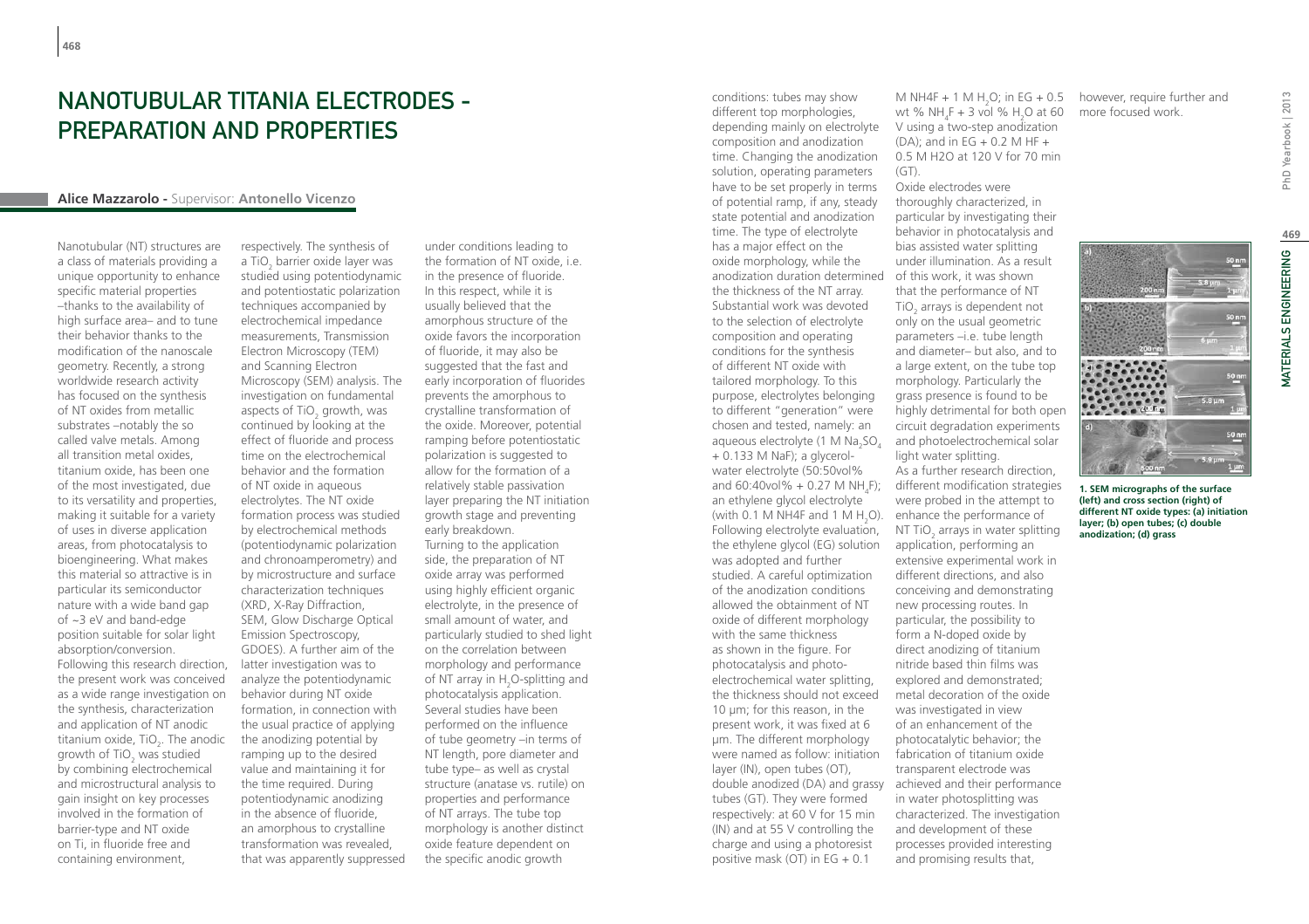# ORGANIC-INORGANIC HYBRID COATINGS THROUGH SOL-GEL PROCESSES

### **Francesca Piccinini -** Supervisor: **Stefano Turri**

The general aim of the research is the synthesis and characterization of high performance (scratch and chemical resistance, durability, cleanability…) organic/inorganic hybrid coatings prepared through sol-gel process by combining a silanized organic binder with an alkoxisilane and/ or a metal alkoxide.

Organic/inorganic hybrids are characterized by a high homogeneity of phase at the nanometric level and show interesting characteristics that are not found in the organic polymer or inorganic material independently since they result from the combination of the properties of the two moieties. The high homogeneity of phase at the nanometric level is the reason of the high transparency of these materials. The most intriguing advantage of hybrid materials is their wide field of application as multifunctional materials, due to the many possible combinations of organic by a fluorocarbon polymer and inorganic components. The desired properties of such materials can be tuned by modulating the composition at the molecular level.

It is known that  $TiO<sub>2</sub>$ , especially in its anatase form shows photoinduced properties (photoinduced superhydrophilicity, PCA and photocatalysis, PSH) upon UV exposure. The two properties have a common ground but they are substantially different phenomena. The combination of the two properties leads to the self-cleaning effect: PCA and PSH work in a synergetic way to promote and maintain this functionality.

The first part of the research was properties (AFM topography focused on the development and characterization of a class of polyester-SiO hybrid coatings. 2 The properties were studied as a function of the increasing inorganic (silica) content. Good optical, mechanical and morphological properties were found out.

The main objective of the second oriented towards two targets. year was the development of a new class of sol-gel  $SiO_2$ -TiO<sub>2</sub> hybrid coatings, exhibiting photoinduced properties (PSH and PCA). To this purpose, the easily UV-degradable polyester binder was substituted belonging to the class of chlorotrifluoroethylenvinylether copolymers, selected for the availability of OH functionalities, the relatively high surface tension (due to the presence of polar bonds) and the excellent weatherability and outdoor durability. The SiO<sub>2</sub> inorganic  $a$  and  $b$ ,  $b$ ,  $c$   $b$   $b$ ,  $c$   $b$ ,  $c$   $b$ ,  $c$   $b$ ,  $c$   $b$ ,  $d$ ,  $d$ ,  $e$ addition of amorphous TiO<sub>2</sub>.

The presence of an organic binder limited the synthesis of crystalline  $TiO<sub>2</sub>$  due to the fact  $\frac{1}{2}$  and  $\frac{1}{2}$  and  $\frac{1}{2}$  and  $\frac{1}{2}$  that the too high processing temperatures required for such purpose could not be withstood by the polymer. The optical (homogeneity and transparency), mechanical (scratch hardness, chemical resistance), thermal (DSC) and morphological and phase and XRD analysis) were studied. Wettability was evaluated by means of contact angle measurements. The coatings photoinduced properties (PSH and PCA) were studied as a function of the TiO $_{\rm 2}$ amount.

The third-year activity was The first one was to further characterize the fluoropolymer based SiO /TiO hybrid coatings  $2^{2}$   $10^{2}$   $10^{2}$   $10^{2}$   $10^{2}$   $10^{2}$   $10^{2}$   $10^{2}$   $10^{2}$   $10^{2}$   $10^{2}$ year) by calculating their scratch hardness and Young's modulus (by means of AFM nanoscratch and nanoindentation) and carrying out XPS analysis in order to provide an insight of the surface elemental composition. Furthermore the photoinduced properties of pure crystalline titania were investigated by preparing nanocrystalline TiO<sub>2</sub> through a low temperature process (non-hydrolytic sol-gel) and compared with the ones observed in the hybrid materials

containing only amorphous phase. The second aim, performed during the six-month internship at the Fraunhofer Institute (Würzburg), was to develop different sol-gel/UVcurable and waterborne organic/ inorganic hybrid coatings with potential antifogging properties, starting from a silanized polyol combined with different dual cure (UV-curable and sol-gel functionalities) oligomers. The mechanical properties (hardness and abrasion resistance) of the hybrid materials were improved by the introduction of TEOS into the formulation.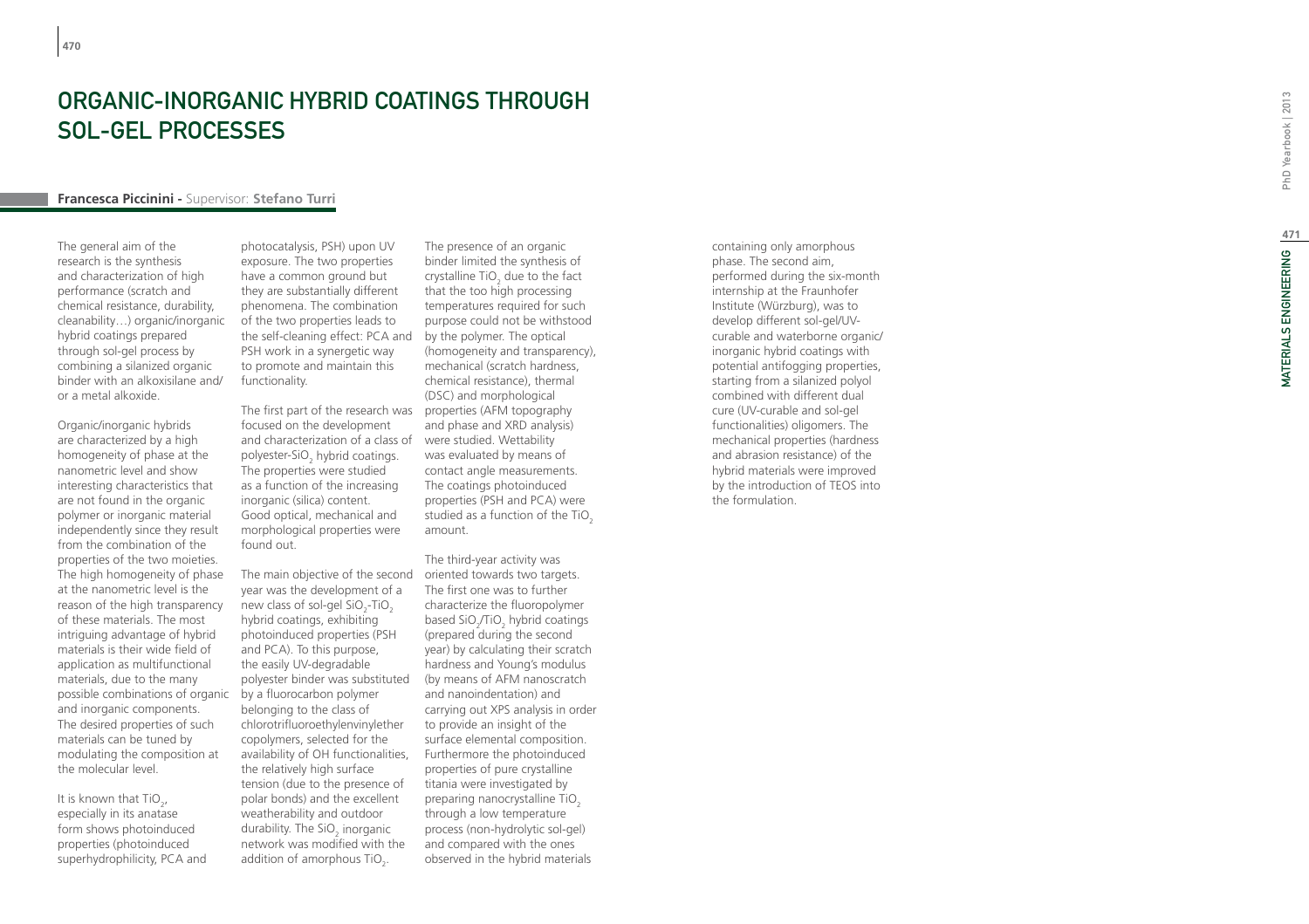### Spectroscopic in vestigation of str uct ure - PROPERTY RELATIONSHIPS IN ORGANIC MOLECU and polymeric crystals from first-principle **METHODS**

**Claudio Quarti -** Supervisor: **Mirella Del Zoppo**

Organic materials present a unique combination of features that make them suitable for a large variety of applications. However, the development and the optimization of these materials requires an in-deep knowledge of the structureproperty relationships. In the last two decades, quantum chemical methods for electronic structure calculations have proven to be useful tools in the study of structure-property relationships but their application to extended, complex systems such as organic molecular crystals and polymeric materials, whose properties are dictated by both intra- and inter-molecular interactions, has been quite limited. In this thesis we apply state-of-the-art quantum chemical methods to study the structure, the electronic properties and the spectroscopic response of some molecular and polymeric crystals. In the first part of the thesis, we have investigated the exciton properties of molecular crystals. The Frenkel exciton Hamiltonian has been used to model excitons in crystals and the main parameters of this Hamiltonian, the exciton couplings, have been

calculated by using quantum chemical simulations. We have tested our methodology to a test case, the crystal of paranitro-aniline, and then we have studied the exciton properties

and their derivatives. In this case the interpretation of the Annihilation (TTA). Through this On the basis of quantum been carried out on 3-D periodic benzoxadiazoles in solution. of some molecular crystals of technological interest, acenes in particular, we were interested in finding useful guidelines for the design of materials which show efficient Triplet-Triplet study we highlighted the effect of the chemical substitution on the exciton mobility in these crystals and we have addressed some of the molecular requirements necessary to obtain materials with efficient TTA. In the second part of the thesis, we have studied the structure and the InfraRed (IR) spectroscopic response of polymeric crystals. The structure and the IR spectrum of the  $\alpha$ form of nylon 6,6 and of the α and γ forms of nylon 6 have been calculated. For the first time these calculations have models, instead of on infinite chains or on oligomeric models. The good agreement between theoretical and experimental spectra demonstrates that quantum chemical methods are nowadays suitable to study complex systems such as polymeric crystals. On the basis of the theoretical calculations, we have revised the interpretation of the IR spectra of these polymers, solving the ambiguities and the controversial assignments found in the literature.

A thorough study has been carried out to revise IR spectrum of crystalline poly(tetrafluoroethylene), PTFE, in particular on the assignment of the doublet at 626-638 cm-1 . chemical calculations we were able to address the contributions to the IR spectrum from the ordered phase, from conformational defects and from the amorphous phase. In addition, we have assigned the low frequency component of the 626-638 cm-1 doublet to the formation of helical-reversal defects. Finally, we present the results of some DFT and TD-DFT calculations aimed to explain the optical properties of an organic dye, the 4-hexylamino-7-nitro-2,1,3- UV-Vis and photoluminescence spectroscopies have showed that this chromophore presents a non monotonic shift of both the absorption and emission energy with the solvent's polarity.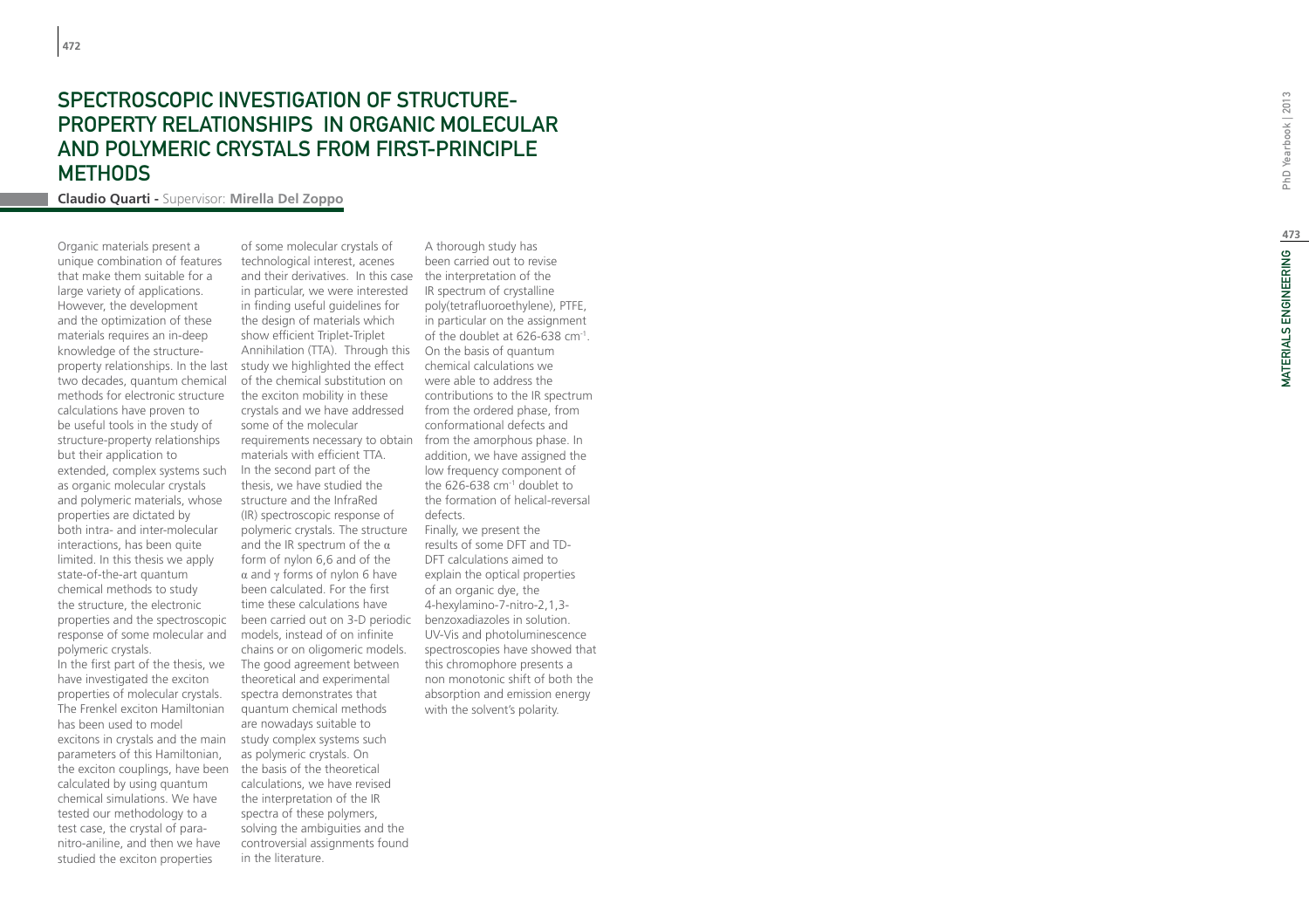**474**

## SURFACE INTERACTIONS IN MICRO AND NANO DEVICES

### **Anahit Raygani -** Supervisor: **Luca Magagnin**

The reliability of Micro and Nano Electromechanical Systems (MEMS and NEMS), such as sensors, is often limited by surface interactions and modification between parts which should maintain the capability of relative motion. This research project is aimed to understand and predict the interaction between surfaces of silicon in MEMs in different applications particularly biosensors.

**A biosensor is an analytical device that incorporates a biological recognition element associated with a physical-chemical signal transducer. The way in which the biological component is immobilized should never be underestimated, as it can generate phenomena of inactivation of the processes.**  The first year of research activities focused on developing innovative processes for the production of hybrid materials to be easily integrated into electrochemical biosensors in order to improve the selectivity, detection and the response time of sensors themselves. Metal nanostructures are especially promising in biosensing applications. There are several microelectronic processes which are based on gold due to its unique physical and chemical properties.Adhesion of gold

films which are deposited by galvanic displacement is investigated by micro hardness measurement. In this study, load-displacement tests are performed on gold nanostructures which are deposited on mono and polycrystalline silicon 100 in sulfite solutions. Composite hardness model for soft film on hard substrate is used to analyze the results. Gold films growth and composite Vickers microhardness are influenced by the adhesion of the gold film to silicon, as a function of different electrolytes and silicon substrates. The higher composite hardness and more extended deformation zone at the film/substrate lead to film thickness, the composite hardness of films which are deposited onto mono silicon is higher than films on poly silicon. The effect of cysteine as an additive on adhesion and microhardness measurements is emphasized.

in poly-silicon Micro-Electro-Mechanical Systems (MEMS) by means of experimental characterization and numerical simulation was another purpose of this research. In the experimental part, the adhesion energy is measured on-chip by means of laboratory designed and fabricated

devices; moreover, the surface roughness was characterized through the atomic force microscope. For the numerical part, a specific method has been developed in order to simulate the process of adhesion.

Finally, we investigated the possibility to deposit metal nanoparticles on a silicon surface starting from a fluoridefree solution. Six different solutions have been used; five based on a copper salt and the last based on a silver salt. The copper solutions differ in the copper salt used or in the pH of the solution. In all of the cases a concentration of 2mM salt has been used. The main goal of the deposition was to stronger adhesion. For the same reduce the stiction phenomena of MEMS devices by increasing the roughness and modifying the surface energy. The surfaces have been analyzed by an Atomic Force Microscope, an X-Ray Diffractometer, Lateral Force measurements, and the water contact angle. Surface Study the adhesion phenomena activation was performed by dipping the samples in diluted hydrofluoric acid (10%) for 2 minutes, right after the samples were immersed in the deposition bath for different times. Further treatments, such as thermal oxidation and application of a self-assembled Monolayer, have been applied to improve the property of the

surface. The relative humidity has been monitored during the test to obtain more comparable results and to check the dependency of the adhesion on its level. Moreover, the above results will be compared with those obtained from a cantilever beam arrays test after surface modification by galvanic displacement. During the third year of Ph.D. activity, in conjunction with the above research, *Indium Phosphide deposition as a Low Cost III-V Solar Material*  project was investigated. Indium Phosphide (InP), which is a semiconductor material with a band gap of 1.35 eV, has gained important applications in MEMS substrate and in particular as thin-film photovoltaic solar cells. This work reports electrochemical process for obtaining InP films. The experimental part for investigating InP was studied with three different methods. First method was direct deposition of Indium phosphide; the second one was ECD of Indium, phosphorization and then annealing and the third method was co-deposition of Indium and red phosphorous particles. The samples were characterized before and after annealing with XRD, EDX, Photoluminescence and Time-Resolved Photoluminescence (TRPL), which are important

techniques for measuring the purity and crystalline quality of InP semiconductor, together with its PV properties.